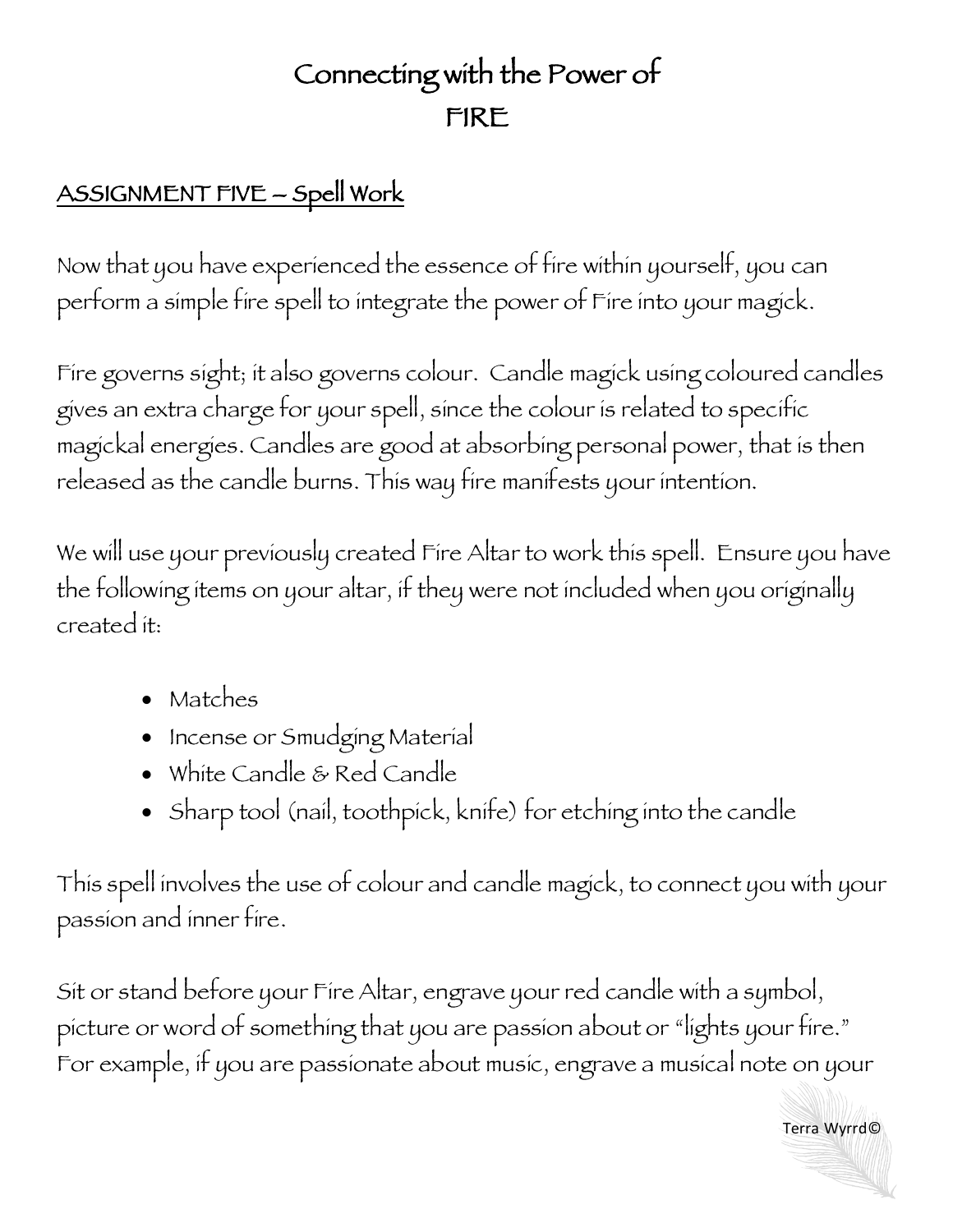candle or if you are a healer you can use a healing symbol from the modality that you practice.

First light your white candle and incense/smudge material and intend it to clear the sacred space around you. Take a few moments to connect with your inner fire that you connected with during your meditation exercise (assignment one) and also assignment four when we charged up our inner fire. Feel free to do the meditation or the charging exercise again before this spell. Once you feel connected to fire, place your hands around the red candle and visualize all of your passion and desires going into the candle and feel the loop of energy between you and the candle flowing through each other. Once you feel the candle is charged with your passion, strike a match above the candle and draw the flame down toward the candle as you light the wick. You have now set the intention to ignite your passion.

Face SOUTH and read the following verse out loud three times:

I connect with the South to light my fire, As my passion grows, the flame burns higher. The fire in my heart and soul burns strong That I should never wish to wrong Any person, place, animal or thing My passion is purified through the fire you bring. May my will always be kind and true, And infuse my passion in whatever I do! Blessed Be!